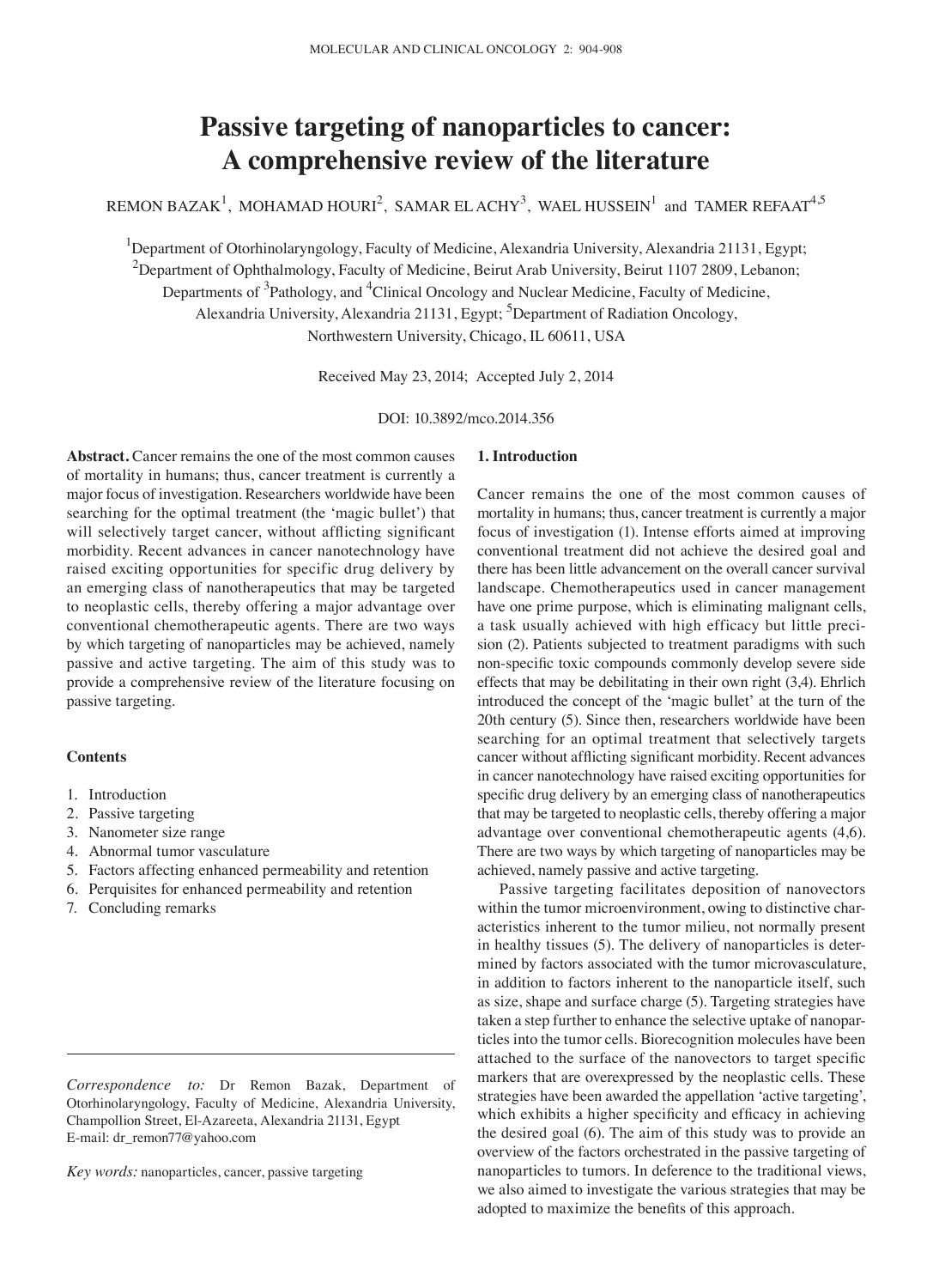# **2. Passive targeting**

In passive targeting, macromolecules including nanoparticles accumulate preferentially in the neoplastic tissues as a result of the enhanced permeability and retention (EPR) phenomenon, first described by Maeda and Matsumura (7,8). The EPR is based on the nanometer size range of the nanoparticles and two fundamental characteristics of the neoplastic tissues, namely, the leaky vasculature and impaired lymphatic drainage.

## **3. Nanometer size range**

In 1986, Maeda *et al* (9) observed that intravenous administration of Evans blue dye, which binds to plasma albumin, resulted in selective concentration in tumor tissues. The tumor concentration of blue albumin mounted to  $\sim$ 10-fold that in the blood at 145 h. This phenomenon was also demonstrated with radio-labeled plasma proteins, including transferrin (90 kDa) and IgG (160 kDa), whereas smaller proteins, such as neocarzinostatin (12 kDa) and ovomucoid (29 kDa), did not accumulate within tumors  $(1,8,10)$ . Subsequent studies have confirmed that macromolecules with a molecular weight above the renal threshold (40 kDa) tend to accumulate preferentially in neoplastic tissues upon intravenous administration (1,11). This unique phenomenon of preferential accumulation of macromolecules is the resultant effect of the abnormal vasculature and impaired lymphatic drainage within neoplastic tissues.

#### **4. Abnormal tumor vasculature**

Once a malignant tumor grows to  $>2-3$  mm<sup>3</sup> in size, the delivery of oxygen and nutrients becomes diffusion-limited and the formation of new blood vessels becomes essential to meet the ever increasing demands of the rapidly growing malignant cells (3). This is accomplished through the release of angiogenic factors by the neoplastic tissue aiming to increase the microvasculature within the tumor in order to sustain further growth (3). The resultant imbalance of angiogenic factors and matrix metalloproteinases (MMPs) within neoplastic tissues results in highly disorganized vessels, which are dilated, with numerous pores and wide gap junctions between endothelial cells (12). The perivascular cells and basement membrane are absent or defective (1,13). Furthermore, tumor vessels frequently lack the smooth muscle layer that normally surrounds endothelial cells (14). The normal vasculature is endowed with tight junctions that are impermeable to molecules sized >2-4 nm, thus keeping the nanoparticles within the circulation; however, the leaky vasculature of neoplastic tissue allows macromolecules with a diameter of ≥600 nm to extravasate into the neoplastic tissues. Since tumors do not have a well-developed lymphatic system, these extravasated nanoparticles tend to stagnate within the neoplastic tissue (12,15). This phenomenon of leaky vasculature and impaired lymphatic drainage has been referred to as the EPR effect (7,8).

## **5. Factors affecting enhanced permeability and retention**

*Architectural abnormalities of the neoplastic vessels and blood pressure.* In normal blood vessels, the smooth muscle layer is essential for mediating a vasogenic response to vascular mediators and, hence, for maintaining a constant blood flow to an organ. By contrast, the microvasculature in neoplastic tissues lacks these smooth muscle cells; therefore, these vessels are in a state of permanent vasodilation and non-responsiveness to physiological stimuli regulating blood flow (16). These aberrant neoplastic vessels result in abnormal transport dynamics of fluid and solutes across tumor vessels, which may be exploited to further accentuate the EPR effect (1).

Suzuki *et al* (17) demonstrated that elevating the mean arterial blood pressure by infusion of angiotensin II resulted in an ~5.7‑fold selective increase in blood flow in tumor tissue, without an associated increase in normal tissue. Li *et al* (18) later verified that angiotensin II-induced hypertension augments the EPR effect. Raising the systolic blood pressure in tumor-bearing rats by angiotensin II infusion resulted in a 2-6-fold selective increase in tumor blood flow volume, depending on the blood pressure attained. In addition to the increased blood flow, the authors of that study observed a preferential accumulation of drugs with a molecular mass of  $\sim$ 80 kDa within the tumor tissue. Moreover, drug accumulation in normal organs, such as kidney and bone marrow, was reduced to 60-80%. Tight endothelial gap junctions and normal vasogenic response to angiotensin in healthy tissues permit less transvascular transfer of macromolecules. By contrast, lack of a vasogenic response due to the deficient vascular smooth muscle layer in the neoplastic blood vessels results in an increased intratumoral blood flow in responose to a systemic elevation of the blood pressure. An increased blood flow and a leaky vasculature result in accumulation of macromolecular drugs in neoplastic tissues. Similar results have been observed upon systemic administration of macromolecular drugs to patients with several solid tumors under an angiotensin II-induced hypertensive state (13,19). While low-molecular weight anticancer drugs have a dose-limiting toxicity, using macromolecular agents under a hypertensive state achieved a >5-fold higher concentration of anticancer drugs in the tumor, even though the hypertension was maintained only for  $\sim$  20 min (13,19).

*Vasogenic mediators.* The tumor microvasculature is orchestrated by a number of local mediators, including bradykinin, nitric oxide (NO), peroxynitrite, MMPs, vascular endothelial growth factor (VEGF) and prostaglandins (PGs). These mediators have been investigated in an attempt to potentiate the EPR and, hence, achieve better drug targeting to the neoplastic tissue (Table I) (20).

*Bradykinin*. The Hageman factor (factor XII) of the coagulation cascade is the chief protease of the kallikrein-kinin system. The activation of factor XII is followed by activation of prekallikrein to kallikrein. Kallikrein generates bradykinin directly from kininogen (21). Bradykinin receptors have been identified in various human and rodent solid tumors (22,23) and it was demonstrated that the bradykinin-generating cascade is activated in neoplastic tissues (24). Bradykinin is present at high levels in the peritoneal and pleural fluids of humans and animals with cancer. The crucial role of bradykinin in the extravasation of plasma components into the peritoneal or pleural cavity was further demonstrated by the inhibition of kallikrein (19). Therefore, bradykinin, a key factor controlling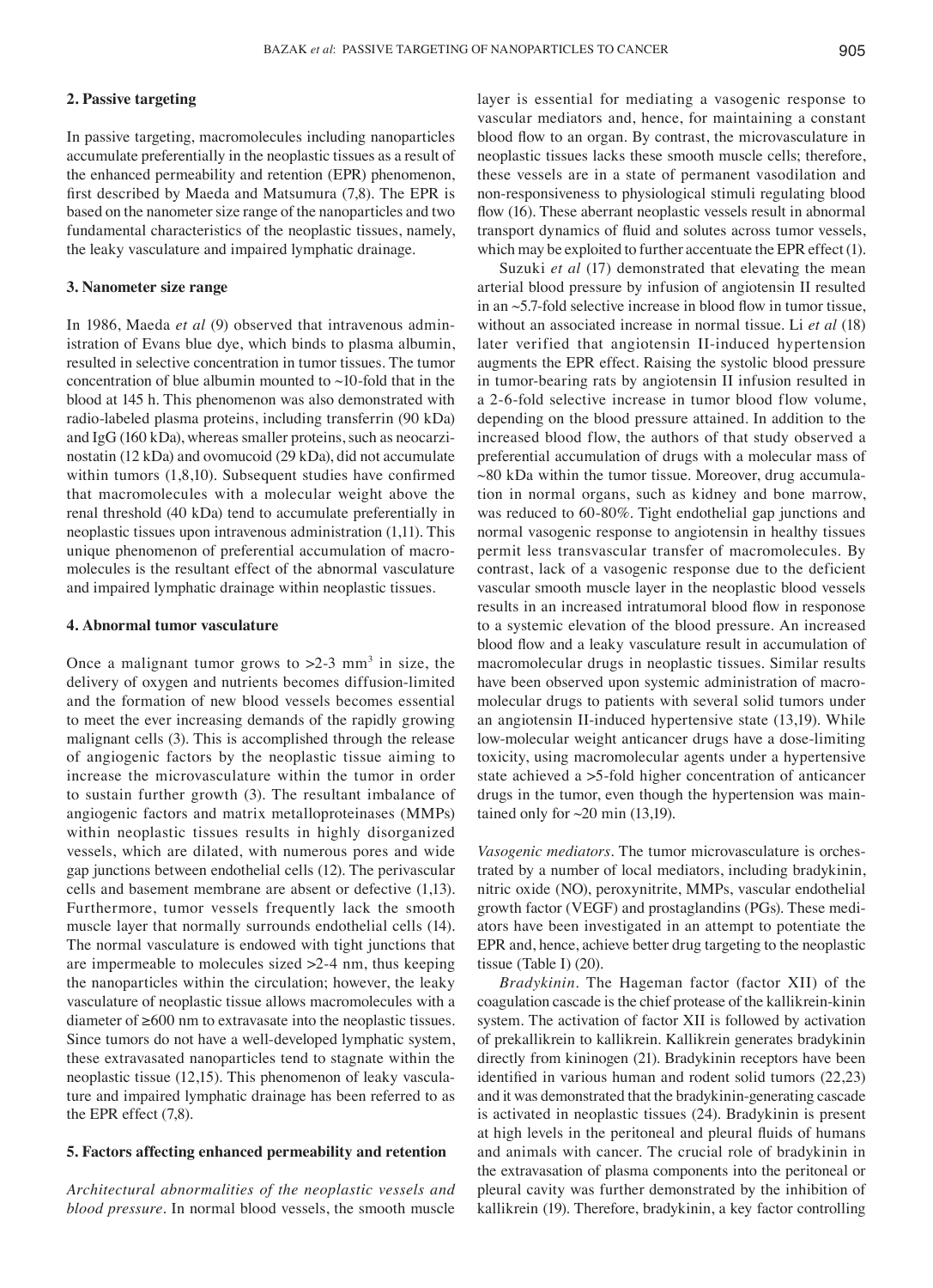| Table I. A summary of the effects of different mediators on the microvasculature of solid tumors. |  |
|---------------------------------------------------------------------------------------------------|--|
|---------------------------------------------------------------------------------------------------|--|

| Mediator                           | Effect                                                                                                                                                               | (Refs.)                |
|------------------------------------|----------------------------------------------------------------------------------------------------------------------------------------------------------------------|------------------------|
| Angiotensin II                     | Raises the systolic blood pressure, thereby increasing blood flow<br>Lack of normal vasogenic response to angiotensin increases<br>the permeability of tumor vessels | $(27-31)$              |
| <b>Bradykinin</b>                  | Controls vascular permeability<br>Activates NO production through eNOS                                                                                               | (13,37)<br>(40, 41)    |
| ACE inhibitors (e.g., enalapril)   | Enhance vascular permeability effects of bradykinin<br>ACE inhibitors increase delivery of macromolecular drugs to tumors,<br>even under normotensive conditions     | (33)<br>(3,33,45,46)   |
| Nitric oxide                       | Induces dilation of tumor vessels<br>Promotes angiogenesis<br>Increases vascular permeability<br>Indirect activation of MMPs                                         | (20,33)<br>(49)        |
| Peroxynitrite and MMPs             | Degrade ECM and enhance angiogenesis and metastasis<br>Enhance vascular permeability                                                                                 | (58, 59)<br>(20,32,60) |
| Vascular endothelial growth factor | Up to 30-fold increase in vascular permeability in neoplastic tissues                                                                                                | (33, 47)               |
| Prostaglandins                     | PGE2 and PGI2 enhance vascular permeability<br>PGI2 analogues enhance the EPR effect in tumors up to 3-fold                                                          | (62, 63)<br>(64)       |

NO, nitric oxide; eNOS, endothelial nitric oxide synthase; ACE, angiotensin-converting enzyme; MMPs, matrix metalloproteinases; ECM, extracellular matrix; PG, prostaglandin; EPR, enhanced permeability and retention.

vascular permeability, is an important mediator controlling the EPR effect in neoplastic tissues (11,24). Bradykinin is also known to activate NO production via the activation of endothelial NO synthase (eNOS) (25). NO production contributes to the angiogenic properties of VEGF in human endothelial cells(26), also referred to as vascular permeability factor (VPF) (27).

Bradykinin is degraded by several peptidases, particularly angiotensin-converting enzyme (ACE) (21). Inhibition of ACE is expected to increase the local concentration of bradykinin and, hence, increase the vascular permeability of the tumor. It was reported that ACE inhibitors, such as enalapril and temocapril, potentiate the EPR effect (28,29). More importantly, ACE inhibitors increase the delivery of macromolecular drugs to tumors, even under normotensive conditions (2). ACE inhibitors are non-toxic, without major adverse effects in healthy individuals and are only active in hypertensive patients. Therefore, ACE inhibitors may act selectively at tumor sites in normotensive patients with neoplasia to potentiate the EPR effect (11).

*NO*. NO is generated from L-arginine and oxygen by three isoforms of NOS. Inducible NOS, the most potent isoform, is produced in macrophages and neutrophils, which are known to extensively infiltrate tumor tissues (11,21,30). NO is a well-known mediator of vasodilation, angiogenesis and extravasation (13,21). It has been demonstrated that enhanced vascular permeability in solid tumors is mediated by NO and inhibited by NO scavengers and NO synthase inhibitors (19,31). As a mediator affecting tumor vascular permeability, NO is expected to play a critical role in enhancing the EPR effect in solid tumors (21). Apart from exerting a direct effect on EPR, NO reacts rapidly with superoxide anion,

which is predominantly produced by leukocytes, to generate peroxynitrite. The formed peroxynitrite, in turn, activates MMP precursors (proMMPs) into MMPs (32), which may also contribute to the EPR effect (21,32).

When the NO-releasing agent isosorbide dinitrate was infused into the local tumor feeding artery and angiotensin II was concomitantly injected systemically, the site-specific delivery of SMANCS-Lipiodol was enhanced, supporting the hypothesis that NO enhances the EPR effect (13). An analogy between hypoxic solid tumor and ischemic cardiac tissue in angina pectoris has been described (33). Nitroglycerin used in the management of angina pectoris liberates nitrite through the action of denitrase, which is then converted to NO in the ischemic tissues by nitrite reductase (11,33). This pharmacological benefit of nitroglycerin has also been validated *in vivo*, in a mouse tumor model (34). Topical application of nitroglycerin ointment to the skin of mice with breast cancer resulted in an increased blood flow only in the neoplastic tissue, thereby increasing macromolecular drug delivery to the tumor. Clinical evaluations of nitroglycerin used in combination with conventional low-molecular weight anticancer agents were recently undertaken by Yasuda *et al* (35,36) and Siemens *et al* (37); both studies reported significant clinical improvement in therapeutic response, indicating that NO clearly benefits patients undergoing chemotherapy (11).

*Peroxynitrite and MMPs*. Neoplastic tissues synthesize NO, which reacts with superoxide anion generated by the recruited inflammatory cells, generating peroxynitrite (30). ProMMPs react with peroxynitrite and are activated to MMPs (13). MMPs are known to facilitate cancer metastasis by degrading the extracellular matrix and to enhance angiogenesis, thus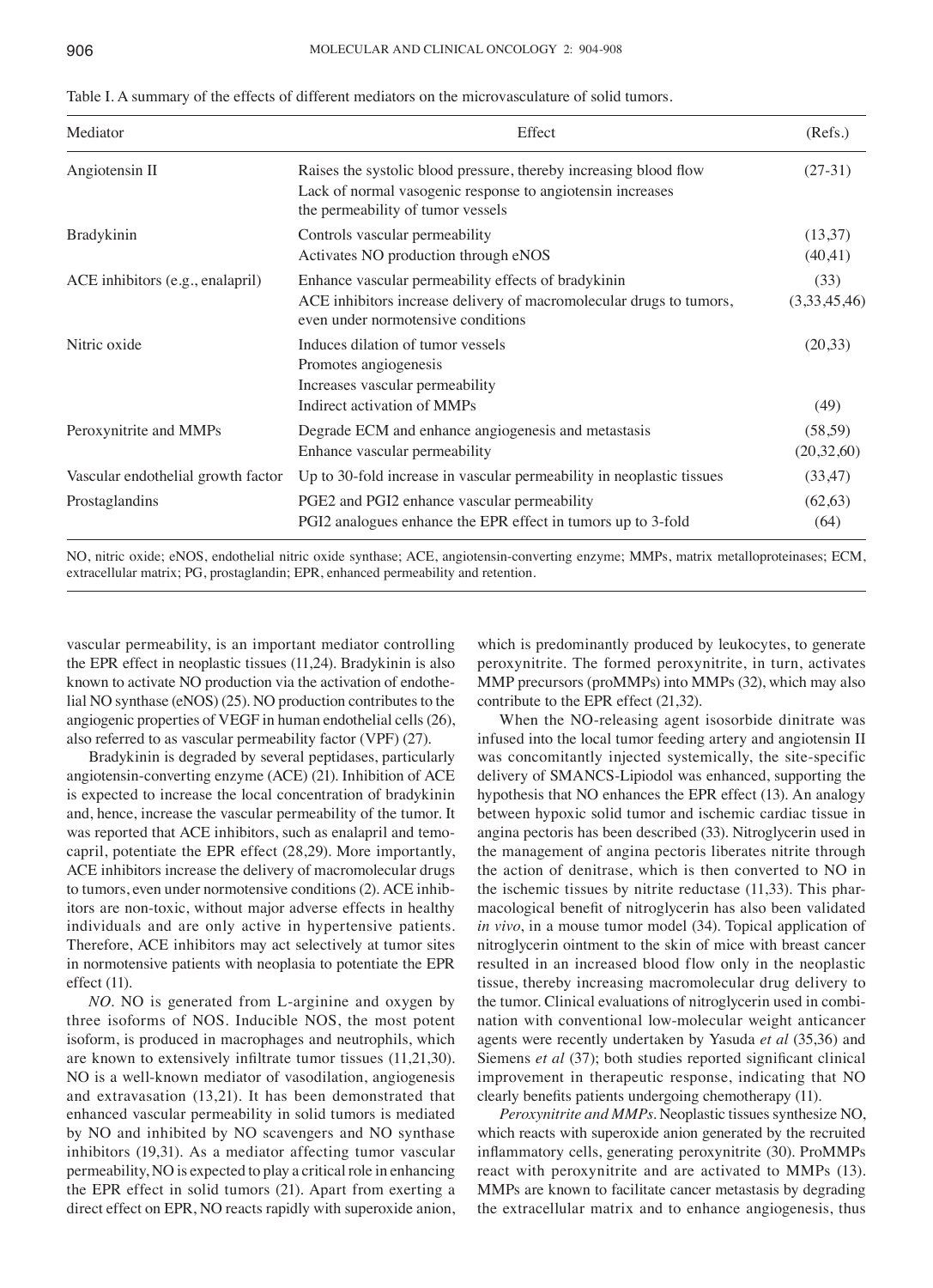supporting the growth of solid tumors (38,39). It has been demonstrated that MMPs also enhance the vascular permeability of solid tumors in mice and this effect was shown to be suppressed by MMP inhibitors (13,20,40). Several MMP inhibitors have been developed over the last two decades; however, none of these inhibitors was applicable clinically. The first reason for this failure may be that some tumor cells remain viable and, therefore, may resume growth when the drug treatment is discontinued. The second reason may be that MMPs are proteases vital for cellular metabolism and high doses of MMP inhibitors cause toxicity. This has led to the termination of the development of a number of anti-MMP drugs (13).

*VEGF*. VEGF, formerly known as VPF, has been shown to be 2- to 30-fold higher in neoplastic compared to normal tissues, with the exception of the lung (21,30). In addition to being a mitogen for endothelial cells, VEGF plays a pivotal role in the induction of vascular permeability (13). Intradermal injection of VEGF has been shown to significantly enhance the extravasation of Evans blue dye in a dose-dependent manner, thereby highlighting its important role in enhancing the EPR effect (21,30).

*PGs*. PGs, particularly PGE2, are important mediators of vascular permeability. PGE2 is generated via cyclooxygenase (COX) isozymes, such as COX-2, which is markedly elevated in tumors. The suppression of vascular permeability in sarcoma 180 and other solid tumors by COX inhibitors, such as indomethacin and salicylic acid, provides solid evidence for the role of PGs in enhancing vascular permeability (1,19). A PGI2 analogue, beraprost sodium, exhibits a significantly longer half-life *in vivo* (>1 h) compared to PGI2, which only lasts for a few seconds. Tanaka *et al* (41) demonstrated that PGI2 analogues may enhance the EPR effect by 2- to 3-fold, thereby providing a useful strategy for macromolecule delivery.

# **6. Perquisites for enhanced permeability and retention**

Nanoparticles may attain high concentrations within the neoplastic tissue via the EPR effect only if they are able to evade the reticuloendothelial system (RES) and resist renal clearance by virtue of their macromolecular size, thereby remaining in the circulation for  $\geq 6$  h (1).

*Evasion of the RES.* Upon intravenous administration, nanoparticles are rapidly recognized as foreign particles and are opsonized by the adsorption of plasma proteins. The opsonized nanoparticles interact with specific receptors on Kupffer cells in the liver and macrophages in the spleen and are thus rapidly eliminated from the systemic circulation (42). The rapid clearance of the nanoparticles from the systemic circulation by the RES results in a short circulation half-life, which is not adequate to permit the accumulation of the nanoparticles within the neoplastic tissues (15,42,43). In order to prolong the half-life of nanoparticles in the circulation, they have to be converted to stealth nanoparticles, thereby evading opsonization and uptake by the RES cells. Evasion of opsonization is based on the physicochemical concept of steric repulsion, by grafting polyethylene glycol (PEG) residues or polysaccharides onto the nanoparticle surface (43). The presence of such macromolecules creates a 'steric stabilization', which provides a protective hydrophilic layer on the surface of nanoparticles, preventing aggregation between the particles themselves, as well as their interaction with blood components (44). This masking effect confers nanoparticles with the ability to evade the cells of the RES (45,46). PEG is the most widely used material for surface modification, as it is non-toxic, non-immunogenic and has been approved by the United States Food and Drug Administration for oral and parenteral applications in humans (43). PEGylated nanoparticles exhibit a circulation half-life of 2-24 h in mice and rats and as long as 45 h in humans, thus providing the nanoparticles with sufficient time to reach their target tissue (45).

*Macromolecular size.* The EPR effect is a molecular weight-dependent phenomenon. Molecules exhibiting a molecular weight below the renal clearance threshold are rapidly eliminated from the circulation. However, a drug has to remain in the circulation for ≥6 h to be able to accumulate in the neoplastic tissue by the EPR effect (20). Therefore, the EPR effect is particular to macromolecules with an apparent molecular size of >40-50 kDa (20,47).

## **7. Concluding remarks**

With the rapid emergence of novel nanoparticulate devices, there comes a pressing need for greater precision in delivering drugs to neoplastic cancer cells, whilst salvaging the surrounding healthy tissues. The tumor microvasculature represents the epicenter of the concept of passive targeting of nanoparticles. Mediators regulating blood pressure and vascular caliber may be controlled to shift the balance towards a more inviting tumor environment for nanoparticles. Skeptics point to the fact that passive targeting facilitates the efficient localization of nanoparticles in the tumor interstitium, but cannot further promote their uptake by cancer cells. This uptake may be achieved by actively targeting nanoparticles to receptors overexpressed on target cancer cells. It is our view that the two strategies must be synchronized in order to achieve maximum benefit from future nanodesigned 'magic bullets'.

#### **References**

- 1. Greish K: Enhanced permeability and retention of macromolecular drugs in solid tumors: a royal gate for targeted anticancer nanomedicines. J Drug Target 15: 457-464, 2007.
- 2. Greish K: Enhanced permeability and retention (EPR) effect for anticancer nanomedicine drug targeting. Methods Mol Biol 624: 25-37, 2010.
- 3. LaRocque J, Bharali DJ and Mousa SA: Cancer detection and treatment: the role of nanomedicines. Mol Biotechnol 42: 358-366, 2009.
- 4. Wang X, Wang Y, Chen ZG and Shin DM: Advances of cancer therapy by nanotechnology. Cancer Res Treat 41: 1-11, 2009.
- 5. Kreuter J: Nanoparticles a historical perspective. Int J Pharm 331: 1-10, 2007.
- 6. Byrne JD, Betancourt T and Brannon-Peppas L: Active targeting schemes for nanoparticle systems in cancer therapeutics. Adv Drug Deliv Rev 60: 1615-1626, 2008.
- 7. Maeda H and Matsumura Y: Tumoritropic and lymphotropic principles of macromolecular drugs. Crit Rev Ther Drug Carrier Syst 6: 193-210, 1989.
- 8. Matsumura Y and Maeda H: A new concept for macromolecular therapeutics in cancer chemotherapy: mechanism of tumoritropic accumulation of proteins and the antitumor agent smancs. Cancer Res 46: 6387-6392, 1986.